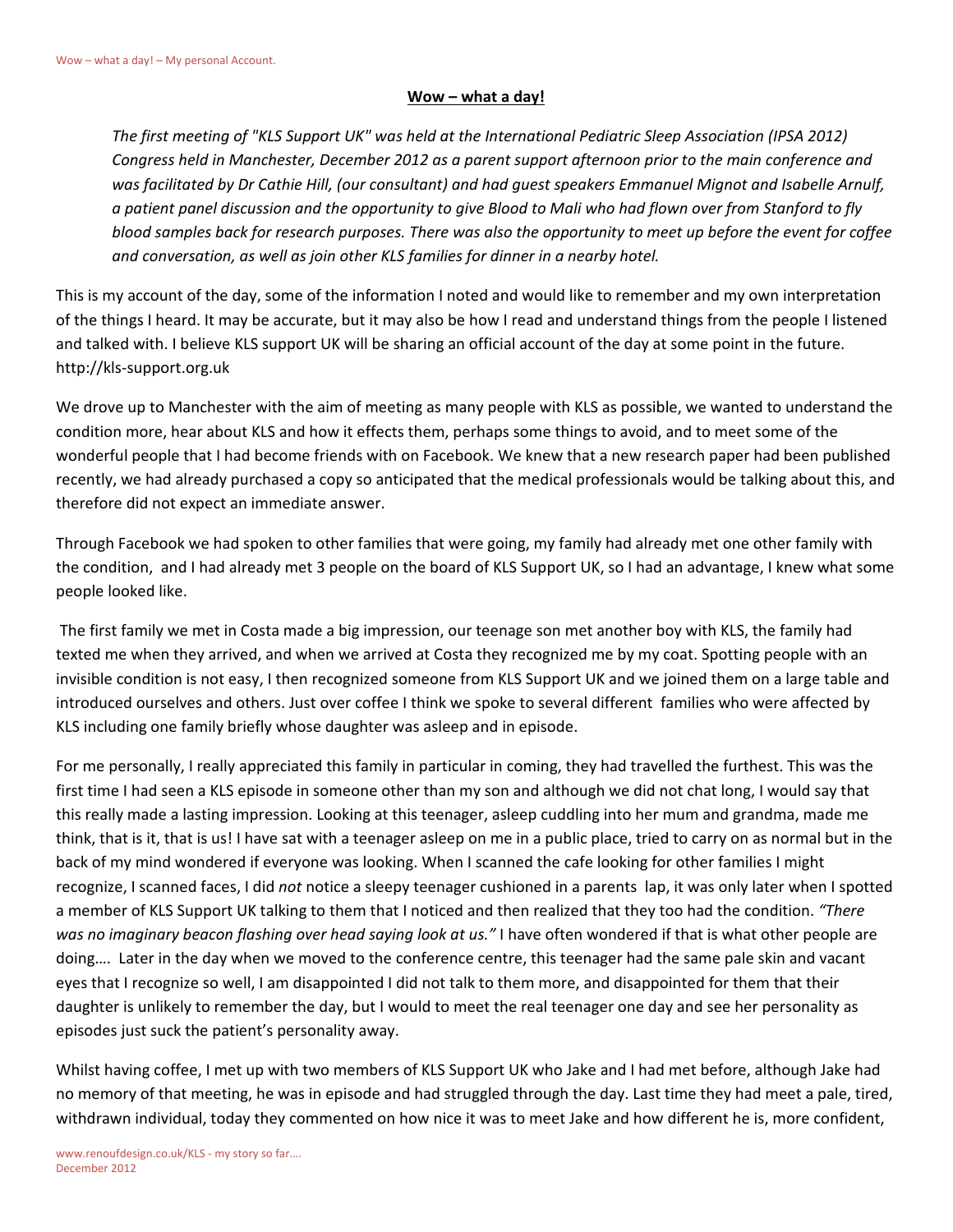bright eyed, vocal - I was pleased they had the opportunity to meet the real Jake that KLS takes away, and I definitely feel that having the opportunity to see another person in and out of episode helps us as parents and family, but also helps our children understand the condition.

I had been talking to another family prior to the conference who I was planning on meeting for coffee, they had an eventful journey, they left home that morning with their teenager in episode and she had woken up on the way. Her episode ended on route to Wednesday's conference, talking to her, this was the first time she had come out of episode other than at home, she was wearing clothes she did not even own the previous week, there was snow outside the car window, and when she woke she thought it was Friday. This amazing young lady just went with the flow, talked about her experience and some of the bizarre behaviours she had done in episode and managed to get her head round the experience so that she could talk with others. Her switch between episode and normality was just like Jake's and you wonder whether you should take him along in episode, but he can just switch at any point, if this teenager had been left behind this morning she would have missed meeting everyone, sharing her experience. You just never know when an episode will end in some cases of the condition.

Finally we headed across the road to the conference, unfortunately the morning session on another condition was running behind time, so we were allocated a room to mingle, we all had name badges on here, so I was determined to put some names to some faces, I met on the Internet and to share our combined knowledge of KLS....

The 1<sup>st</sup> Speaker – Emmanuel Mignot from Stanford Medical Centre – he had flown in from America an hour before he spoke. He shared some slides with us that we are not allowed to share but some of the key points I jotted down included:

- Exceptionally rare condition, 500 cases reported in the last 50 years.
- KLS tends to spontaneously disappear
- No known cause
- Some treatments can help a little, but no definite solution to KLS no magic pill  $\odot$
- The Future:
	- o More Dr's need to be aware of the condition, people often miss diagnosed.
	- $\circ$  No one yet understands the evolution of the condition there is very little long term follow up.
- We looked at lots of tables and data and talked about probabilities but there are very few samples to base the evidence on – Stanford have been researching KLS for about 7 years, have no current funding (will apply for some when they next discover something) and only about 500 blood samples to work with – with narcolepsy as a comparison they have been studying it for 25 years and have around 4,000 sample. The results included (amongst other things):
	- o ¼ ⅓ KLS patients had birth difficulties or developmental problems.
	- o Possibly a genetic basis but no real patterns (data sample not large enough)
	- o Possibly auto immune as in a virus attacked the brain but again nothing conclusive yet.
	- o They are studying chromosomes and looking for abnormalities but links could still be by chance. No definitive answer yet….
	- o **To get results they need more blood from more patients.**
- Current research is looking into family relationships, testing for virus triggers (they are taking swab samples) and they are checking if autoimmune related. Current research is at the beginning of the journey – technology is improving, it takes time and it is hard with such a small sample. Current research is often done by students – once they find something, more funding can be applied for. Stanford will keep researching as you don't know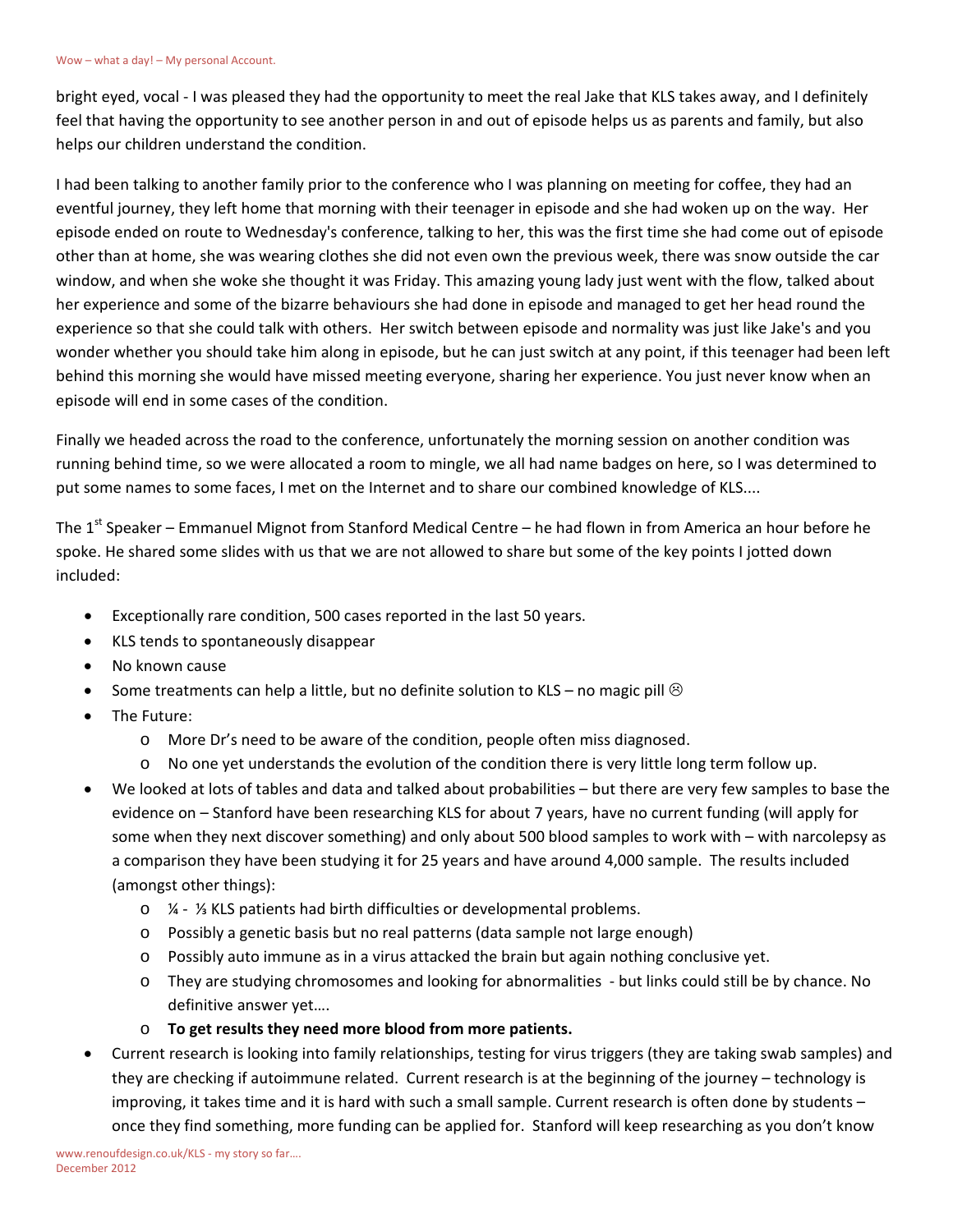what the next results are due and whether those results are right – once they are proven and tested then they can be shared.

We then had the opportunity to mix, have a cup of tea and some of us gave blood. Then we went back in to meet the 2<sup>nd</sup> speaker. Isabelle Arnulf is based in Paris, France and who in 2004 worked with Mignot at Stanford and has since gone on to do her own research.

- Arnulf clarified the definition of KLS
	- o At least 2 recurrent episodes of excessive sleepiness 2 days to several weeks in duration
	- o Episodes are usually less that 18 months apart
	- o Normal alertness, cognitive function, behavior and mood returns in-between
	- $\circ$  At least 1 of the follow cognitive problems, derealisation, eating changes, disinhibited behavior is shown (could be kindness, rudeness, hypersexual etc)
	- o Symptoms can not be explained by something else.
- With more awareness there are more cases, people are often misdiagnosed.
- Originally thought more boys than girls, since the tv program on Louisa Ball more girls have come forward. It often starts in teens, but not always, most have first episode in puberty, 1/3 had problems at birth, there are more episodes in winter and in most cases there is a trigger. Episodes peak when cold/flu is at its worse, no trigger connected with streptococcus.
- The sleep pattern of KLS patients is not normal. It is not the same as narcolepsy and the patient is not always asleep although they appear that way. Sleep patterns vary during the episode – sleep tests are not necessarily worth doing.
- There is cognitive impairment in 100% cases apathy, 87% confused with post-episode partial or complete memory loss. 94% slow to speak – we watch a video which showed patient gesturing to communicate – just like Jake.
- Differences were noted in handwriting, recording information, **Arnulf suggested there was no point in going to school or learning – cause they wont be able to read back what they have written correctly.**
- In episode they often can not read, apply make up, cleanliness, shower, sports, social media, smoking, gaming with others…. There is also a sense of derealization in 100% of people – senses are less accurate, food tastes different, they don't feel temperature, they are unable to process information quickly – so to take a cross a road they can't hear and see the traffic at the same time, or to have a shower – they can see the water on their body, but don't feel it – have seen this with Jake.
- With time only the patient may know they are in episode it is harder for the carers to tell,
- Other symptoms could include wanting more sweets (for Jake it's ice cream), irritable, impolite, repetitive compulsory behaviors (this screams Jake is his OCD episode) and childish behavior (Jake every time).They can get depressed, anxious – 45% are scared of being left alone – they can get delusions, hallucinations, or be more affectionate – (Jake).
- Physically they can have a fever, are light sensitive (Jake prefers a darkened room) have headaches (yep off the pain scale for Jake), sweat and feel sick.
- After short episodes there might be a brief overshoot with complete sleep loss for up to 3 days (we have done 36 hours awake), they are more chatty, feel relived and want to know what happened but they could also be ashamed, depressed and embarrassed.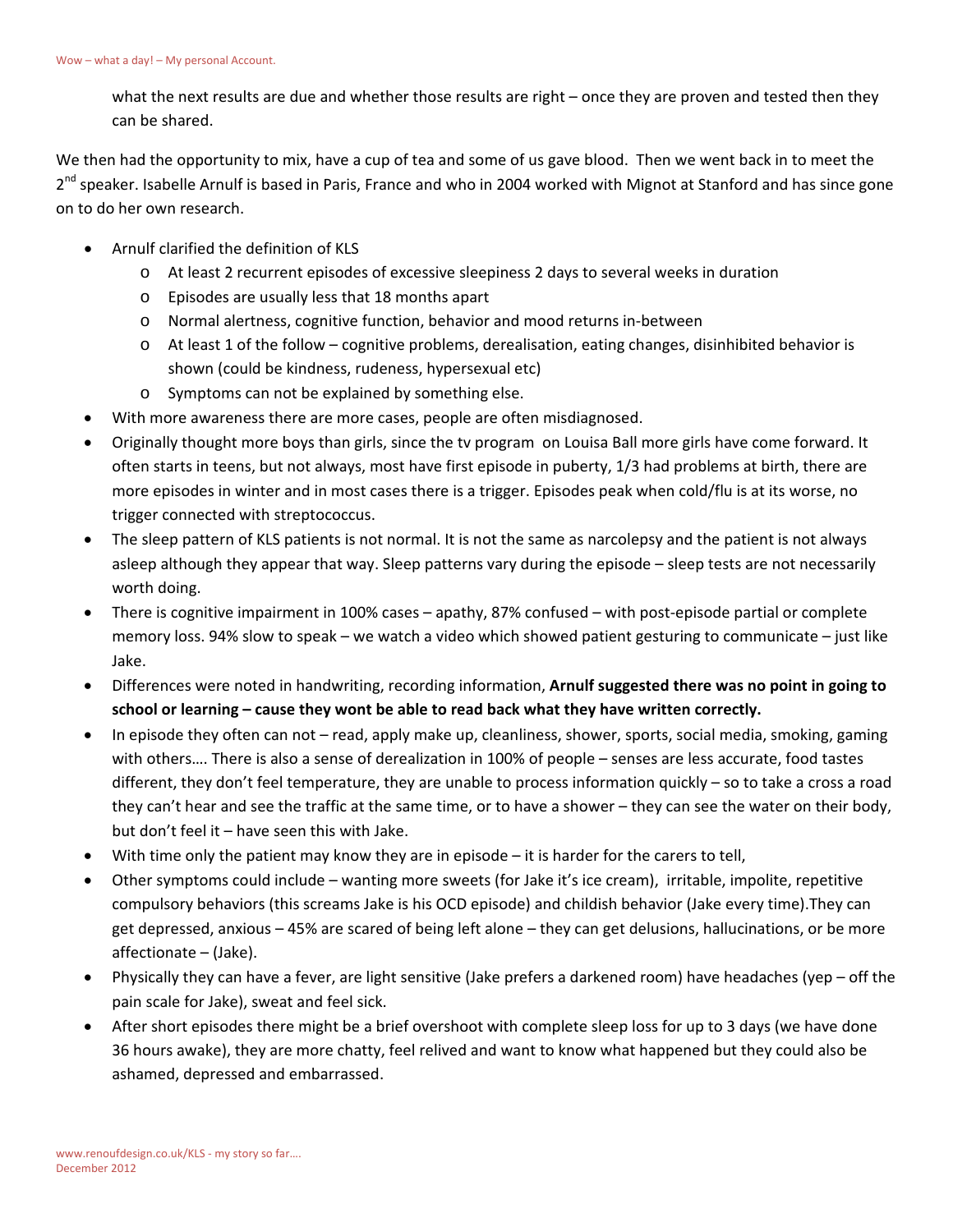- We look at pictures of brain scans and it was noted that most children with KLS were bright intelligent individuals. I noted that different areas of the brain were affected by different patients and in different parts of the episode.
- We then looked at how long KLS might last
	- o Her longest known episode is 16 months I know people on Facebook who could challenge that…
	- o There are less episodes over time, more frequent at the start but this can vary
	- o The median duration is 10 years but can be longer if you develop KLS as a child or an adult.
	- o 17% of patients sleep less well between episodes they can be moody and eat more.
	- o The patient's brain compensates for the episodes and rewires and they get good at doing this over time.
- How can we make life easier with KLS
	- o Let them rest & sleep,
	- o They will be rude and exhausted if prevented from sleep
	- o They may fear contact with novelty, unknown people, may not want to be seen by friends and relations, they are also afraid of being left alone.
	- o **The best things is to keep them home (rather than hospital), somewhere safe, a darken room under family supervision. Do not over stimulate the brain is suffering.**
	- $\circ$  Observe the patient they could get suicidal but antidepressants will not help.
	- o Don't let them drive one patient has died.
	- o **Hospitalize if major behavior outburst, severe delusions, high blood pressure, urine retention (but in episode they need less wee – 1 a day is fine!).** I immediate thought of one mum online who knowing this would have felt a lot better….
	- o **When normal they may need a break after 30-45 mins. A pause during homework and exams could be helpful.** Will be sharing this one with school, he may get extra time in exams but they did not say this….
	- o Do not put too much pressure on school and learning if they cant they cant I really think this one is easy to say than do when as a parent you want them to have the best future.
	- o Relapses can occur after sleep deprivation, so have a regular sleep pattern, be aware of alcohol, sleep deprivation and colds combination or any of these…. Don't combined them if possible.
	- o Drugs no drug proven to work as KLS is unpredictable. When trying a drug it is a good idea to establish a baseline to see if things improve. If episodes are frequent it may be worth trying Lithium – I did not note much at this point it was hard to hear… but patients had to have regular blood tests and keep there levels at a particular level for it to work.

Well my brain is nearly at overload and we go to a parent patient panel, some of the discussion was relevant so I am only sharing what I recalled:

- Contact a Family is an organization who may be able to offer advice on education, the disability act can help get them to university.
- Lessons cant be done in episode
- School can help get a place at the next establishment by writing a reference/letter
- Lithium has to be taken at the same time every day difficult to do in episode many doctors's won't offer it. It is a toxic drug, it worked for some in the room and not others.
- Weekly blood tests in France can be done at weekends so they don't miss more of school if they are on lithium, so this may be available here.
- Episodes eventually ease off, there may just be overwhelming tiredness for a few days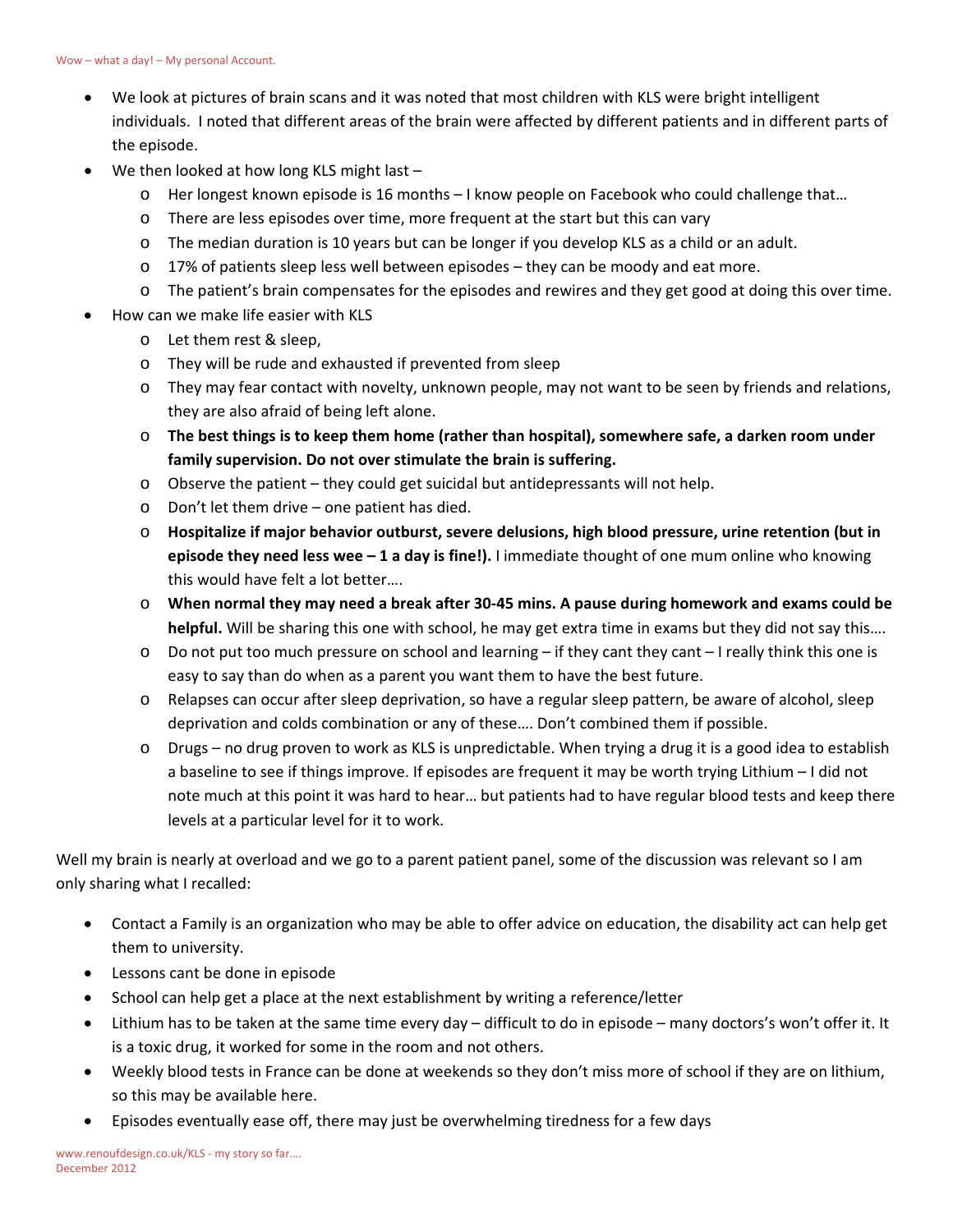- There can be days when you feel funny the symptoms are less intense
- You have to learn not to overdo it as a patient, you may need lifestyle changes
- There are about 70 cases in the UK 2 cases per million.
- KLS UK first met in Feb 2011 that is less than 2 years ago. The web site was launched in August 2011. The Louisa Ball program was repeated on television in August 2011 (and Jake had just started KLS and we never saw it – my brother in law saw a tiny clip and joked maybe Jake had it… if we had seen it we may have saved 4 months of not knowing). They are now a small charity and want to raise funds. They have attended some sleep conferences – which it costs them to attend and this has made more Dr's aware. They want to raise more awareness with professionals – there was a doctor in the room whose child had the condition and he had never heard of it – that needs to change. Raising awareness will help more families as some of the founding members of KLS had no diagnoses for a number of years

Without education Jake would not have been diagnosed when he did – Dr Cathie Hill, the facilitator had heard Arnulf speak before at a sleep conference – through her raised awareness she diagnosed Jake. Doctor's need to know – we only had a 4 month wait to get an answer.

We then moved back to the hotel – and were joined at our table for drinks by someone from Stanford. She had flown from America for a very short shop over literally to take blood samples back for research. She was able to talk about narcolepsy and KLS, she could not say which condition was worse, narcolepsy is continuous but currently has more treatment options, KLS you are more likely to grow out of, but because when it occurs you miss huge chunks of time, then go onto to live a normal life, those missing chunks could be during essential education, social and work years, it is hard to judge. She also talked about the importance of sharing stories, getting the media interested and creating awareness, the more people who are aware, the better, the more varied the stories are, the more inclusion of the range of symptoms the more likely they are to move away from the sleeping beauty stereo type. She also talked about the importance of making lifestyle changes - work hard, play hard and then more likely to be sick, a regular routine, planning ahead for late nights but having a rest before or a lay in afterwards or just a restful afternoon. Simple changes can help; do things sensibly and in moderation - simple non medicated solutions.

These are just some of the families we met during our time in Manchester, we believe there are around 50 cases in the UK at the moment:

- A. Met in Costa, mum & teenage son with KLS first boy with the condition my son met.
- B. Teenage daughter in episode, mum and grandma, they had travelled the furthest and the hardest journey to get there and I am going to meet the non-episodic teenager one day
- C. A couple from KLS support UK whose son did not want to come, but who was episode free since the summer, and whom spent a number of years battling the unknown.
- D. A mum who only learnt about KLS this last week, so very new, and who child had a range of other medical problems too which were aggravated by the KLS.
- E. A brief hello to daughter and dad, who were on the BBC program which I had missed when Jake was first diagnosed who had not had an episode for 18 months. I would have liked to talk to them more about fundraising for KLS but did not get the opportunity.
- F. Mum, dad and daughter who had KLS as the result of a vaccination and who were the only named case in their country – I had read about them in the paper. Interestingly they were who were about to tell us that if it was law somewhere in Europe, then as part of the EU it had to be adopted here, so that is something I found really interesting, but might be worth investigating.